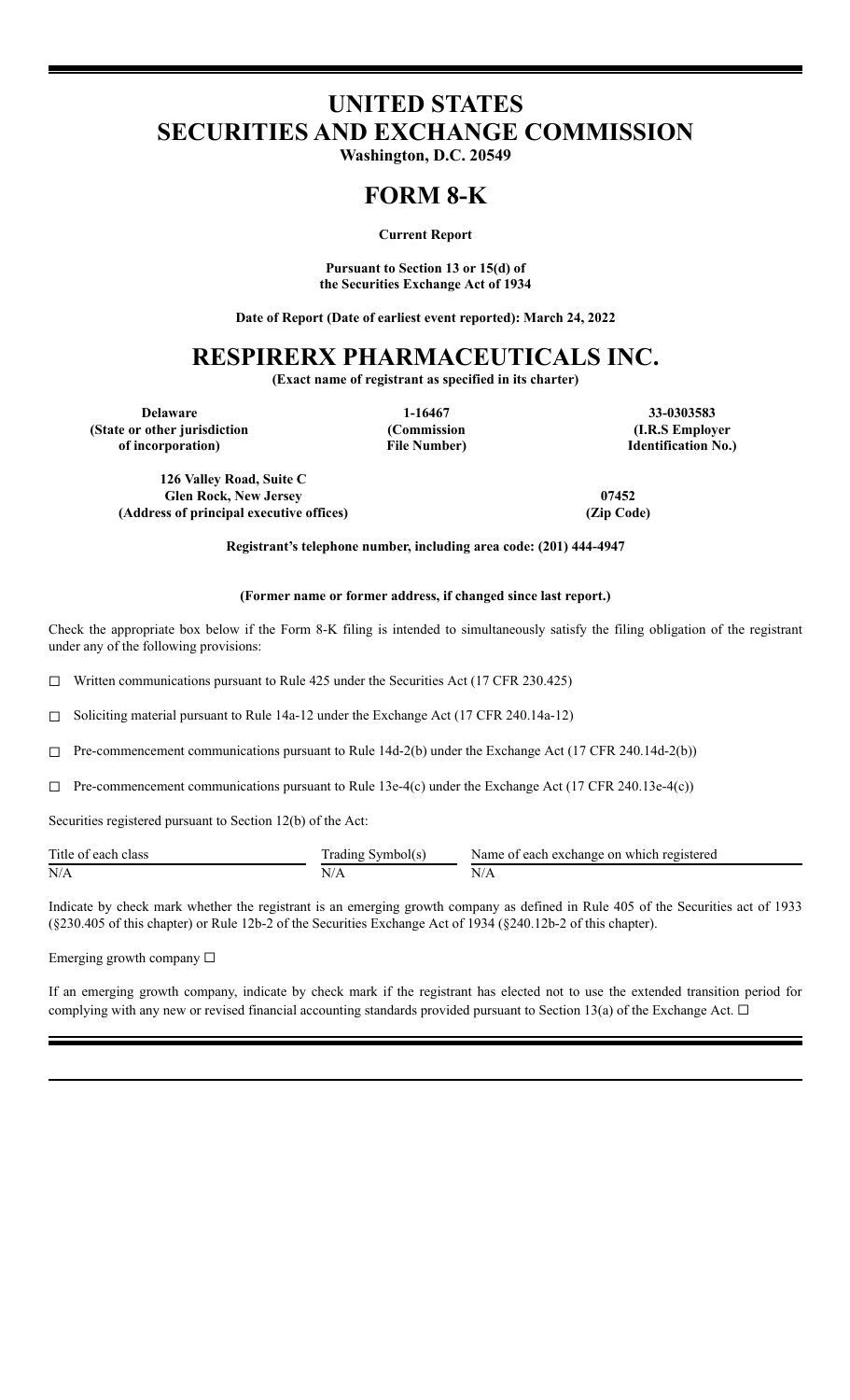#### **Item 1.01 Entry into a Material Definitive Agreement.**

#### Security Purchase Agreement Amendment and related Convertible Promissory Note Amendment

Amendment No. 1 to Security Purchase Agreement. On March 24, 2022, effective as of February 17, 2022, RespireRx Pharmaceuticals Inc. (the "Company") and FirstFire Opportunities Fund LLC ("FirstFire") entered into a first amendment to that certain Securities Purchase Agreement, dated as of February 17, 2021 ("SPA Amendment No. 1") SPA Amendment No. 1 changes the governing law from the State of New York to the State of Delaware.

The foregoing description of the SPA Amendment No. 1 does not purport to be complete and is qualified in its entirety by reference to the Note Amendment, a copy of which is attached to this Current Report on Form 8-K as Exhibit 99.1.

Amendment No. 2 to Convertible Promissory Note. On March 24, 2022, effective as of February 17, 2022, the Company and FirstFire entered into a second amendment to that certain Convertible Promissory Note dated February 17, 2021 ("Note") as amended by a first amendment to the Note which was amended on November 23, 2021, effective on November 17, 2021 ("Note Amendment No. 1") which second amendment is referred to herein as "Note Amendment No. 2." Note Amendment No. 2 changes the maturity date of the Note as amended by Note Amendment No. 1 to June 17, 2022, increases the guaranteed interest by and additional \$1,858.63 and changes governing law from the State of New York to the State of Delaware.

The foregoing description of the Note Amendment No. 2 does not purport to be complete and is qualified in its entirety by reference to Note Amendment No. 2, a copy of which is attached to this Current Report on Form 8-K as Exhibit 99.2.

#### Item 2.03 Creation of a Direct Financial Obligation or an Obligation under an Off-Balance Sheet Arrangement of a Registrant.

The information provided in Item 1.01 of this Current Report on Form 8-K is incorporated by reference into this Item 2.03.

#### **Item 9.01 Financial Statements and Exhibits**

(d) Exhibits.

|         | <b>Exhibit No.</b> Exhibit Description                                      |
|---------|-----------------------------------------------------------------------------|
| $99.1*$ | Amendment No. 1 to Securities Purchase Agreement                            |
| $99.2*$ | Amendment No. 2 to Convertible Promissory Note                              |
| 104     | Cover Page Interactive Data File (embedded within the Inline XBRL document) |

\* Filed herewith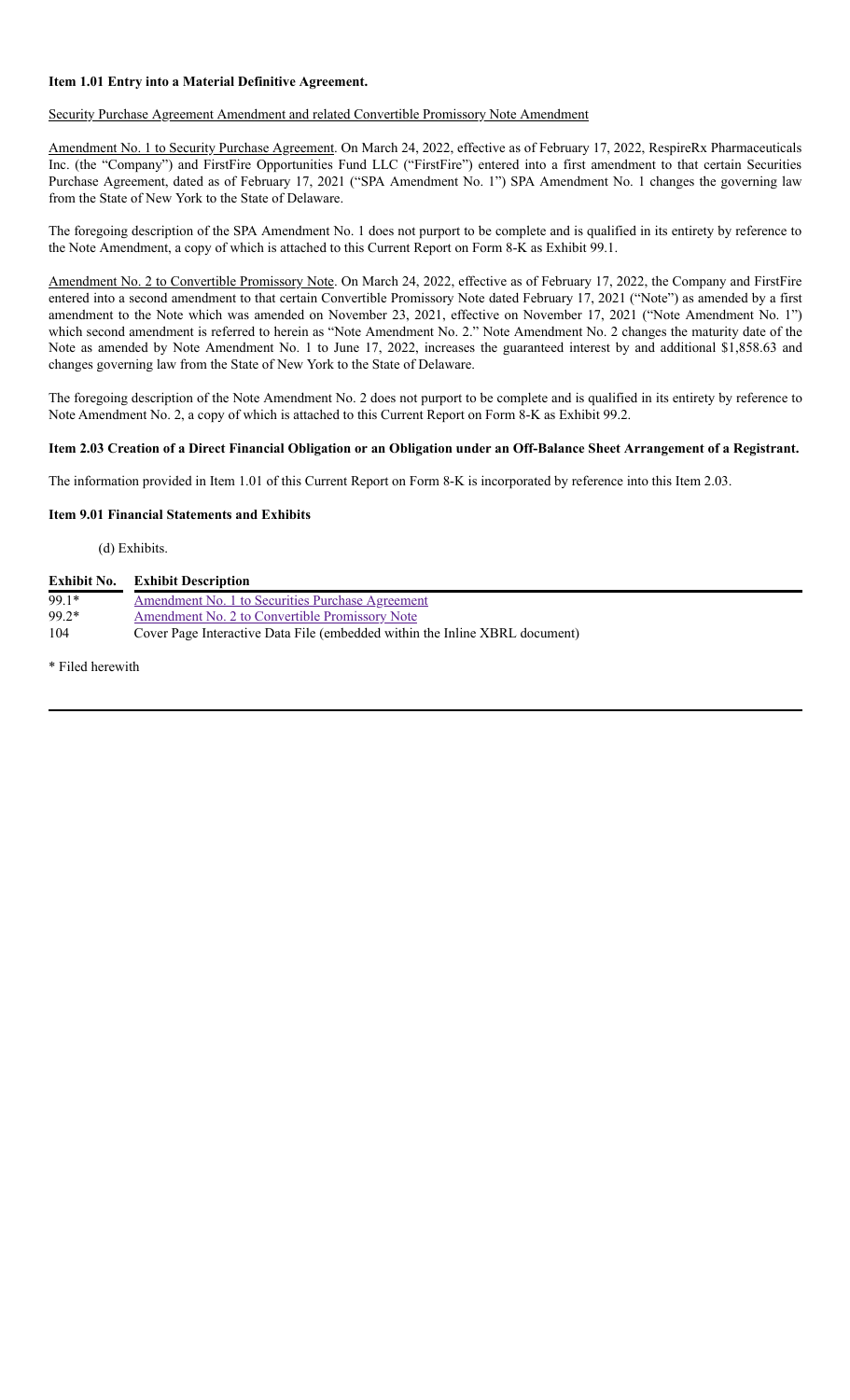Pursuant to the requirements of the Securities Exchange Act of 1934, the registrant has duly caused this report to be signed on its behalf by the undersigned hereunto duly authorized.

Date: March 28, 2022 RESPIRERX PHARMACEUTICALS INC. (Registrant)

By:*/s/ Jef E. Margolis*

Jeff E. Margolis SVP, CFO, Secretary and Treasurer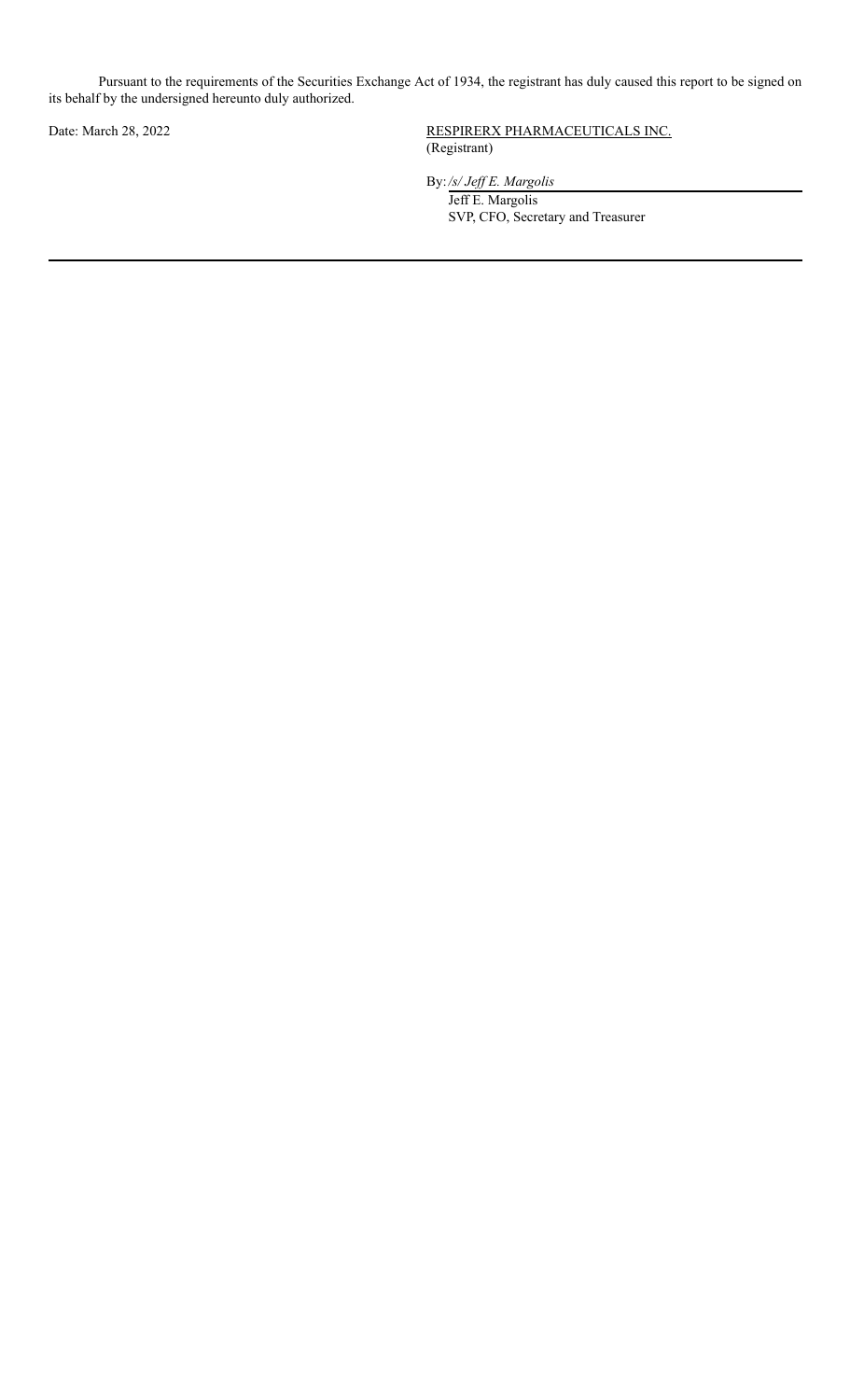#### **AMENDMENT NO. 1**

#### **To**

#### **SECURITIES PURCHASE AGREEMENT**

This Amendment No. 1 (this "Amendment") dated March 24, 2022 and effective as of February 17, 2022 ("Effective Date") to Securities Purchase Agreement is made by and among RespireRx Pharmaceuticals Inc., a Delaware corporation (the "Company") and FirstFire Global Opportunities Fund LLC, a Delaware limited liability company (the "Holder").

**WHEREAS,** Company and Holder (collectively, the "Parties") are parties to that certain Securities Purchase Agreement dated as of February 17, 2021;

**WHEREAS**, the Parties wish to amend the governing law from the State of New York to the State of Delaware;

**NOW, THEREFORE,** in consideration of the mutual covenants and promises contained in the Note and this Amendment, the Parties hereby agree as follows:

#### **1. Amendments**.

(a) Section 8. entitled Governing Law; Miscellaneous. of the SPA shall be amended by replacing the first two sentences with the following: This Agreement shall be governed by and construed in accordance with the laws of the State of Delaware without regard to principles of conflicts of laws. Any action brought by either party against the other concerning the transactions by this Agreement, the Note or any other agreement, certificate, instrument or document contemplated hereby shall be brought only in the state courts of New York or in the federal courts located in the state of New York.

#### 2. **Miscellaneous**.

(a) Effect of this Amendment. Except as amended hereby, the existing SPA is in all respects ratified and confirmed, and all of the terms, provisions and conditions thereof shall be and remain in full force and effect and are hereby incorporated by reference, except as modified, amended and/or restated as set forth herein. In the event of any inconsistency or conflict between the provisions of the SPA and this Amendment, the provisions of this Amendment will prevail and govern. All references to the existing SPA shall hereinafter refer to the existing SPA as amended by this Amendment.

(b) No novation. The Parties agree that this Amendment Agreement does not create a novation.

(c) Governing Law. This Amendment Agreement, and the rights and obligations of the parties hereunder, will be governed, construed and interpreted in accordance with the laws of the State of Delaware, without giving effect to principles of conflicts of law.

(d) Entire Agreement. This Amendment and the SPA constitute the entire agreement of the Parties with respect to the subject matter hereof and supersede all prior understandings and writings between the Parties relating thereto. To the extent that certain Convertibl Promissory Note, dated February 17, 2021 ("Note") and other related transaction documents contain references to the SPA that are inconsistent with the intent of this Amendment, this Amendment, the SPA as amended and other related transaction documents shall be deemed amended to be consistent with the intent of this Note, as amended.

(e) Further Assurances. The parties agree to execute such further documents and instruments and to take such further actions as may be reasonably necessary to carry out the purposes and intent of this Amendment.

(f) Counterparts. This Amendment may be executed in counterparts and delivered by facsimile or any similar electronic transmission device, each of which shall be deemed an original, but all of which shall be considered one and the same agreement.

[*Signature page follows*]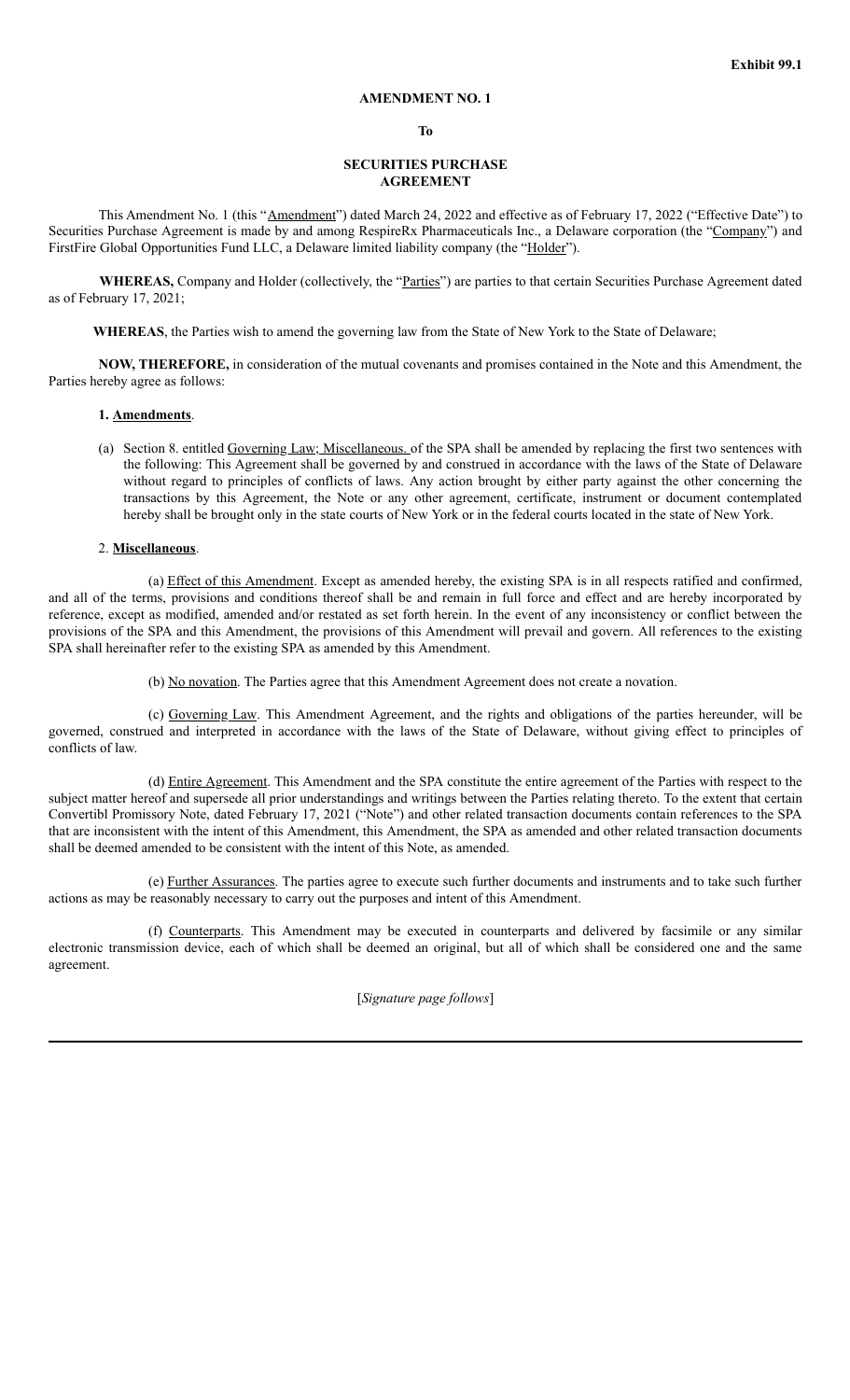**IN WITNESS WHEREOF,** the Company has duly executed this Amendment dated March 24, 2022, with effect as of the Effective Date.

### **RESPIRERX PHARMACEUTICALS INC.**

By: */s/ Jef Eliot Margolis*

Name:Jeff E. Margolis Title: Senior Vice President, Chief Financial Officer, Treasurer and Secretary

**Agreed and Accepted:**

**FirstFire Global Opportunities Fund LLC**

By: */s/ Eli Fireman* Name: Eli Fireman Title: Manager

*[Signature Page to 2020 Note Amendment]*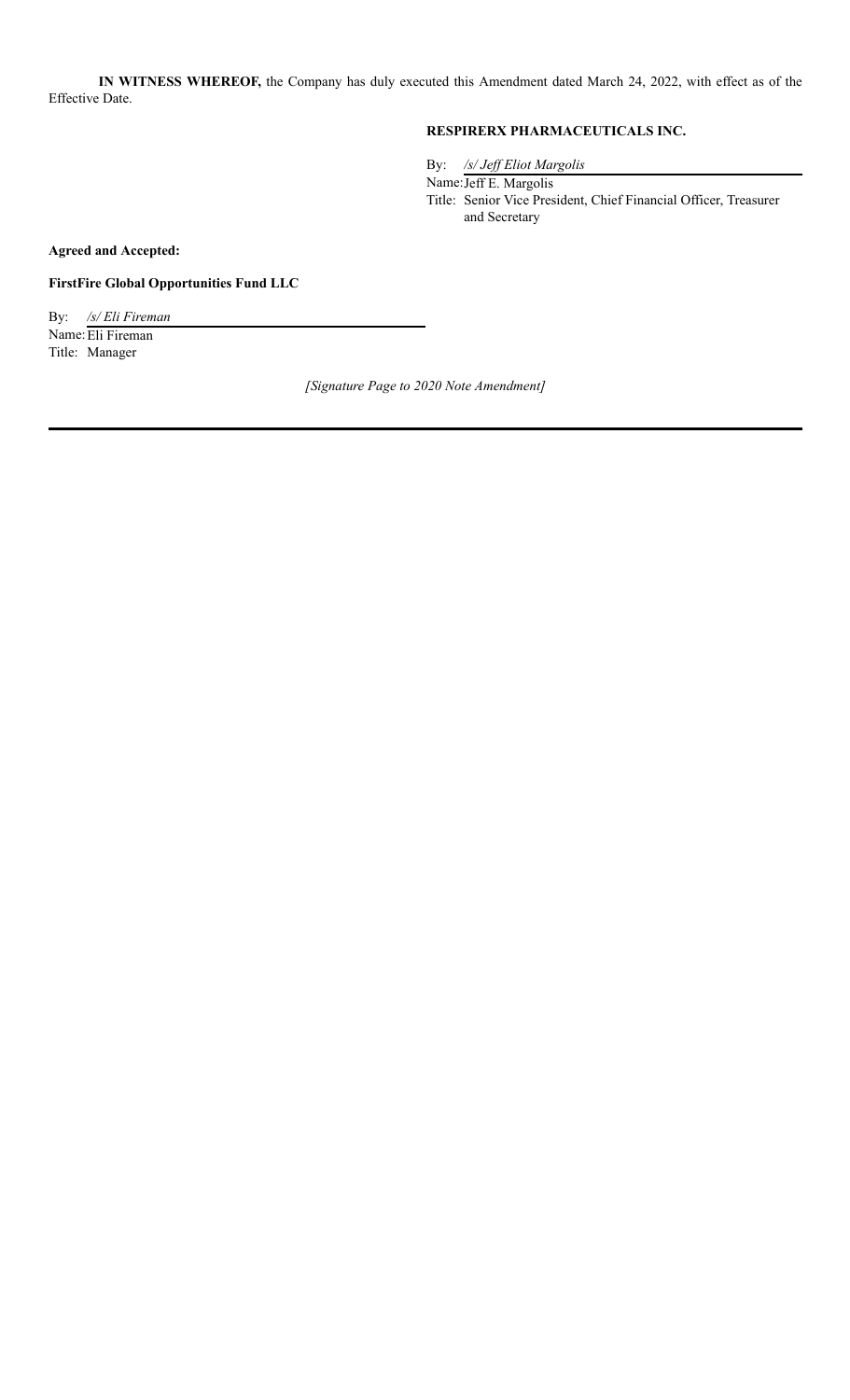#### **AMENDMENT NO. 2**

#### **To**

#### **CONVERTIBLE PROMISSORY NOTE**

This Amendment No. 2 (this "Amendment") dated March 24, 2022 and effective as of February 17, 2022 ("Effective Date") to Convertible Promissory Note as amended by Amendment No. 1, is made by and among RespireRx Pharmaceuticals Inc., a Delaware corporation (the "Company") and FirstFire Global Opportunities Fund LLC, a Delaware limited liability company (the "Holder").

**WHEREAS,** Company and Holder (collectively, the "Parties") are parties to that certain Convertible Promissory Note, dated February 17, 2021 (the "Note") which was amended on November 23, 2021, effective on November 17, 2021;

**WHEREAS**, the Parties acknowledge that \$80,000.00 of the principal amount and none of the accrued interest was repaid by the Company on November 8, 2021, leaving \$32,000.00 of remaining principal amount plus accrued interest in an amount equal to the full amount of interest that would be payable over the term of the Note, which interest amount was guaranteed as of February 19, 2021;

**WHEREAS**, the Parties desire to amend the amended maturity date from February 17, 2022 to June 17, 2022 (the "Further Amended Maturity Date");

**WHEREAS**, the Parties desire to clarify the method by which interest shall be calculated through the Further Amended Maturity Date;

**WHEREAS**, the Parties wish to amend the governing law from the State of New York to the State of Delaware;

**NOW, THEREFORE,** in consideration of the mutual covenants and promises contained in the Note and this Amendment, the Parties hereby agree as follows:

#### **1. Amendments**.

- (a) The next to last sentence of the first paragraph Note that commences with "FOR VALUE RECEIVED…" shall be amended to read as follows: "The maturity date for this Note shall be the Further Amended Maturity Date, which is sixteen (16) months from the Issue Date, and is the date upon which the Principal Amount as well as any accrued and unpaid interest and other fees shall be due and payable."
- (b) Immediately following the paragraph of the Note referenced in 1(a), above, a new paragraph shall be inserted that reads as follows: "Accrued but unpaid interest through November 17, 2021 shall be \$8,376.99, and additional guaranteed interest shall be at the rate of 10% per annum, on the remaining principal amount of \$32,000, for an additional guaranteed interest amount of \$1,858.63 through the Further Amended Maturity Date."
- (c) All references in the Note to the "Maturity Date" are now references to the "Further Amended Maturity Date".
- (d) Section 4.6 entitled Governing Law; Venue; Attorney's Fees. of the Note shall be amended by replacing the first two sentences with the following: This Note shall be governed by and construed in accordance with the laws of the State of Delaware without regard to principles of conflicts of laws. Any action brought by either party against the other concerning the transactions by this Note or any other agreement, certificate, instrument or document contemplated hereby shall be brought only in the state courts located in the state of New York or federal courts located in the state of New York.

#### 2. **Miscellaneous**.

(a) Effect of this Amendment. Except as amended hereby, the existing Note is in all respects ratified and confirmed, and all of the terms, provisions and conditions thereof shall be and remain in full force and effect and are hereby incorporated by reference, except as modified, amended and/or restated as set forth herein. In the event of any inconsistency or conflict between the provisions of the Note and this Amendment, the provisions of this Amendment will prevail and govern. All references to the existing Note shall hereinafter refer to the existing Note as amended by this Amendment.

(b) No novation. The Parties agree that this Amendment Agreement does not create a novation.

(c) Governing Law. This Amendment Agreement, and the rights and obligations of the parties hereunder, will be governed, construed and interpreted in accordance with the laws of the State of Delaware, without giving effect to principles of conflicts of law.

(d) Entire Agreement. This Amendment and the Note constitute the entire agreement of the Parties with respect to the subject matter hereof and supersede all prior understandings and writings between the Parties relating thereto. To the extent that certain Securities Purchase Agreement among the Parties, dated February 17, 2021 ("SPA") and other related transaction documents contain references to the Note that are inconsistent with the intent of this Amendment, such SPA and other related transaction documents shall be deemed amended to be consistent with the intent of this Amendment.

(e) Further Assurances. The parties agree to execute such further documents and instruments and to take such further actions as may be reasonably necessary to carry out the purposes and intent of this Amendment.

(f) Counterparts. This Amendment may be executed in counterparts and delivered by facsimile or any similar electronic transmission device, each of which shall be deemed an original, but all of which shall be considered one and the same agreement.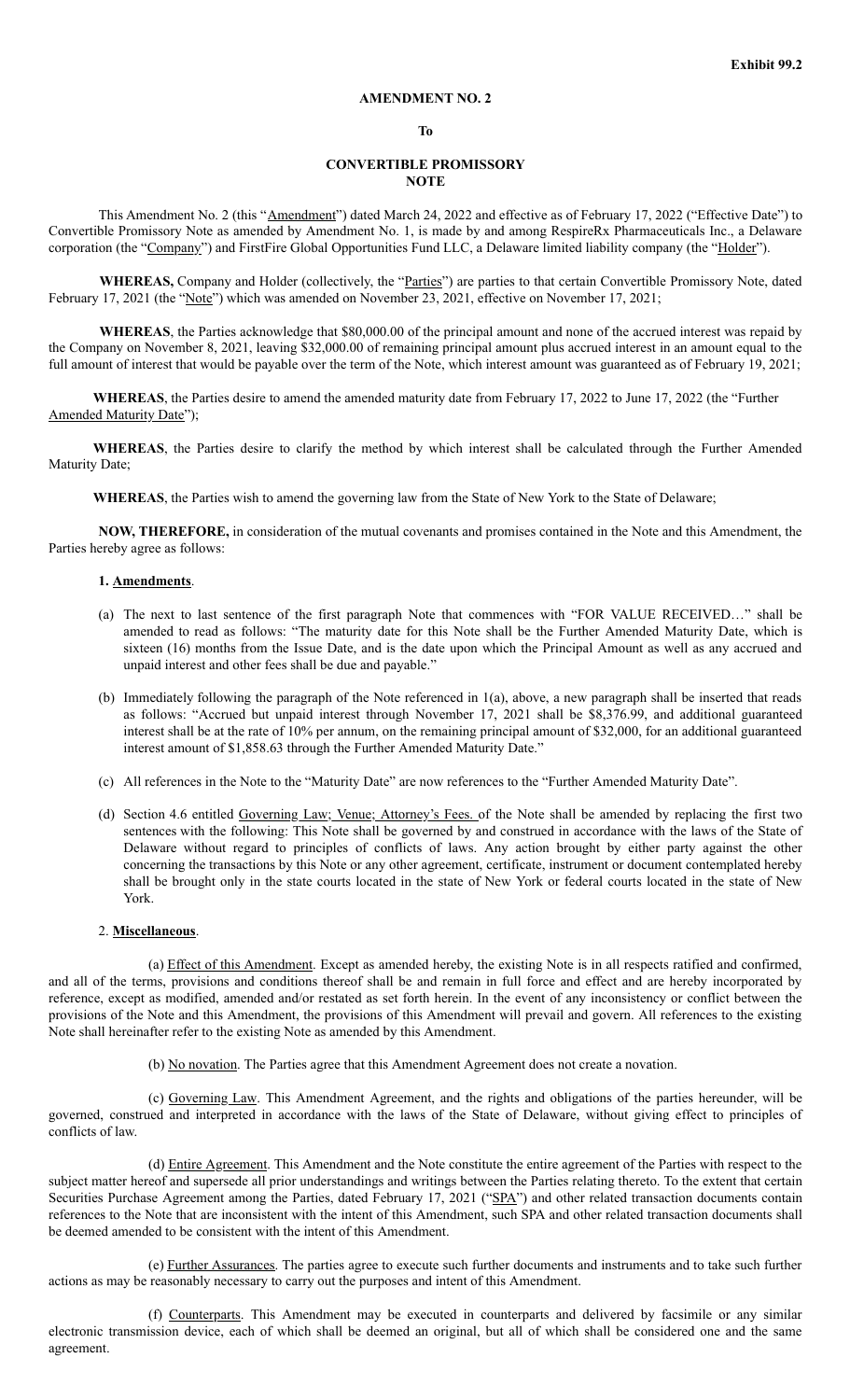[*Signature page follows*]